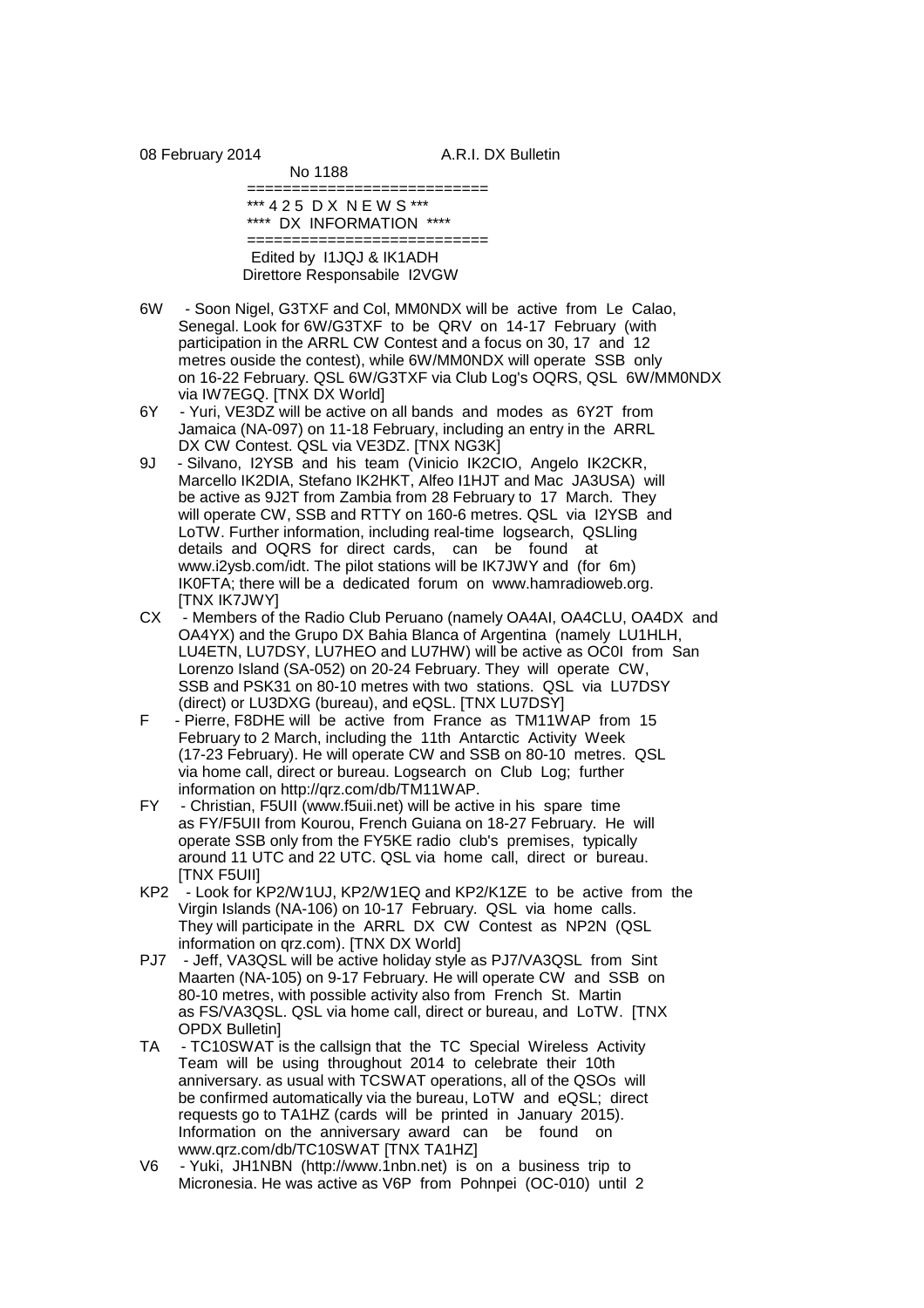February. On 7-15 February he will be QRV in his spare time as V6T from Woleai Atoll (OC-132), then back to Pohnpei as V6P on 21-25 February. While at sea he will be signing V63AQ/mm. QSL via JH1NBN. [TNX NG3K]

- V7 Dick, DJ2EH is active as V73DL from Majuro (OC-029), Marshall Islands until 17 February. He can be QRV on 160-6 metres with main activity on CW, with some RTTY and SSB. QSL via home call, direct or bureau. [TNX The Daily DX]
- YB Joppy, YB8XM is currently active as YB8XM/p from Yamdena Island (OC-224) until 9 February. QSL direct to home call (PayPal details on http://oc224.blogspot.com). He is also planning an activity to take place along with other operators from Sanana/Sulabesi Island (OC-076, see http://oc076.blogspot.com). [TNX JN6RZM]
- Din, YB8RW plans to be active as YB8RW/p from IOTA groups OC-209 (Talaud Islands) and OC-210 (Sangihe Islands) in Northern Indonesia between 10 February and 10 March. QSL via YB9BU. [TNX JN6RZN]
- YJ Bill, N7OU and Rocky, NE7D will be active as YJ0OU and YJ0ZZ respectively from Port Vila (OC-035), Vanuatu on 12-25 February. They will operate CW on 160-10 metres with two stations with amplifiers and verticals on the beach. They will participate in the ARRL DX CW Contest as YJ0OU (M/S). QSL via home calls and LoTW.

============================= \*\*\* 4 2 5 D X N E W S \*\*\* \*\*\*\* GOOD TO KNOW ... \*\*\*\*

============================= Edited by I1JQJ & IK1ADH Direttore Responsabile I2VGW

DXCC NEWS ---> CY0P (Sable Island, 2013 operation) has been approved for DXCC credit. [TNX NC1L]

FT5ZM ---> The team on Amsterdam Island will start taking down the Antonelli operating site on the morning of 12 February (local time). The Mataf site will continue to function some during the 12th, but we will be QRT sometime on the 12th (local time).

HEARD ISLAND 2016 ---> Originally planned for January 2014 and then postponed to January 2015 [425DXN 1181], the expedition to Heard island (VK0EK) is now scheduled for January 2016. Version 2.3 of the "Project Description" was released on 1 February, and it can be found at www.heardisland.org (click on Documents).

W1AW WAS ---> Look for ARRL Centennial stations W1AW/6 from California and W1AW/9 from Wisconsin to be on the air starting at 00.00 UTC on 12 February until 23.59 UTC on the 18th. Complete information on the ARRL Centennial QSO Party can be found at www.arrl.org/centennial-qso-party.

+ SILENT KEY + Jose M. "Jossy" Cijntje, PJ2MI passed away on 5 February. "For many years he was in charge of issuing the Netherland Antilles callsigns (PJ2, PJ4, PJ7)", the Daily DX reports, and "the Queen of the Netherlands knighted Jose for his service to the country".

============================= \*\*\* 4 2 5 D X N E W S \*\*\* \*\*\*\*\*\*\* QSL ROUTES \*\*\*\*\*\*\*

============================= Edited by I1JQJ & IK1ADH Direttore Responsabile I2VGW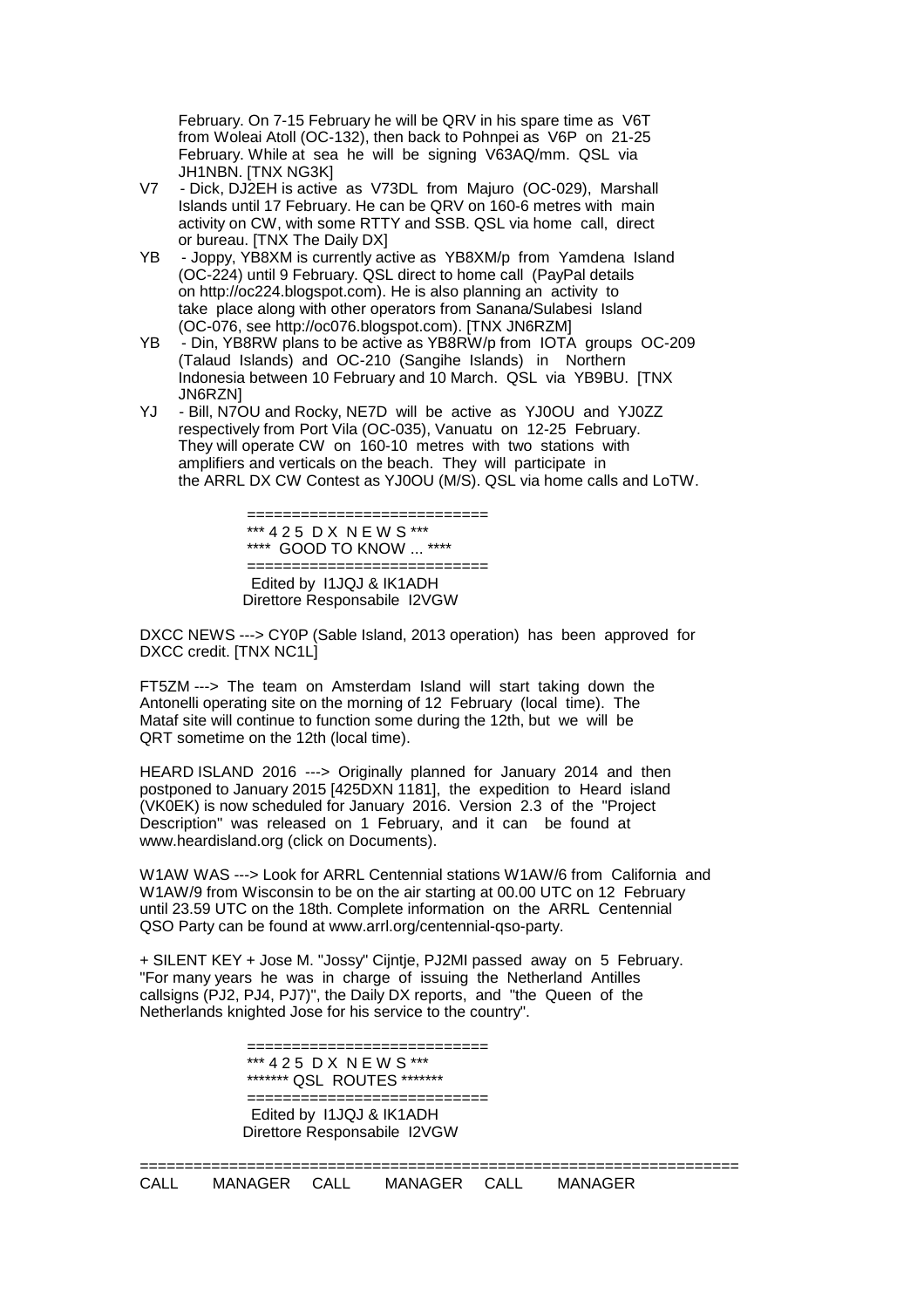============= 3B8/HB9ARY NI5DX HF2014GPP SP3YAC ST2ATU ST2M 3DA0US N2DE HF2014JP SP4ICP SU9AF UA3DX 3Z120SMK SP9BRP HF4HELP SQ4JEN SX2AG SV2HXV 4S7BRG LZ3HI HG3IPA HA3JB T6EU AK4JK 4S7DLG DK7TF HG7SNOW HA7PL T6JP N4GNR 4S7KKG DC0KK HH2/N3BNA KA2AEV T6MH W2GR 5C2P IK2PZC HI8CSS EA5GL T6TM NI5DX 5H1Z F6AML HI8MU EA5ZD T88MX JN3MXT 5I0DX IK7JWX [1] HK4CZE EA7FTR TM11AAW F8DVD 5I0DX IS0AGY [2] HK8/AL4Q DJ8QP TM1A F6KOP 5P14EHC OZ0J HS0ZKE HB9DUS TM200CF F4DTO 5Z4/EA4ATI EA4YK HS0ZKX W2EN TM39PVJ F8GGZ 6W7SK F6BLP IA0MZ IW0EFA TM44ER F4DJG 7Q7BP G3MRC II7LDP IZ7EDQ TM5OTT F4SGU 7X3WPL 7X3DL IP2ANT IK2QPR TO6D F6ITD 8P0P W0SA [b] J38XX DL5AXX TR8CA F6CBC 8P0P W3HNK [d] J79BS K2RPF TY1TT ON6DX 8P9NX W3HNK J79JG AD8J UE25AFG RZ3QWW 9G1YK PA3ERA J79XBI SM0XBI UE70B RV1CC 9J2BO G3TEV JG8NQJ/JD1 JA8CJY [d] UP0L DL8KAC 9K2/SP4R SP7DQR JG8NQJ/JD1 JG8NQJ [b] V31MA M0OXO 9K2GS EA5KB JW2US LA2US V31TF DG7RO 9M2IDJ JA6IDJ JY4CI K2AX V31YN DJ4KW 9M2MRS PA0RRS KC4AAA K1IED V44KAI W5TFW 9M6XRO M0URX KH2/AH0COJH1QJU V6A JA7HMZ<br>9V1PW JH4PHW LM1814 LA2G V6P JH1NBN<br>9X0ZM JO1CRA LM2T75Y LA2T V73DL DJ2EH 9V1PW JH4PHW LM1814 LA2G V6P JH1NBN 9X0ZM JO1CRA LM2T75Y LA2T V73DL DJ2EH A41KJ NI5DX LX7I LX2A VK0JJJ K7CO A45WH NI5DX LY16W LY5W VY1JA N3SL A52JR PP5VB MA0NDX IW7EGQ XU7TZG ON7PP A61BM IZ8CLM MU0RGU MU0FAL XV9NPS JA2NPS [b] A61DJ IZ8CLM NP4A W3HNK XV9NPS JA2ODB [d] A61Q EA7FTR OD5/EA1CYK EA7LS YB0AI/8 YB0AI<br>A61R EA7FTR OD5ZZ NI5DX YB4IR/8 YB4IR A61R EA7FTR OD5ZZ NI5DX<br>A61SM A61BK OH0X OH2TA YB8BRI/p YB8BRI A65CF EA7FTR OX3LX OZ1PIF YB8HZ/p YB8BRI A92AA IZ8CLM OX5T OZ0J YB8RW/p YB9BU C31CT EA3QS P33W UA3DX YF1AR/8 N2OO C4A 5B4KH P40LE K2LE YP1989TM YO2KQT C91GBA EA4GBA P49X W0YK YP25MTG YO2MTG CE0Z/UA4WHX UA4WHX PA530ROT PA0ABM YR85AA YO2KBQ CM2CCA EA7TV PF14ANT PA0RDY YR85AR YO2KBQ CN8KD EA5XX PH65PH PA7HPH YR85CC YO2KBQ CO2RVA EA5GL R0000O UA1OJL YR85IN YO2KBQ<br>CO7EH AD4C R2014A R7AA YR85LI YO2KBQ CO7EH AD4C R2014A R7AA<br>CO8LY EA7ADH R2014C R7AA YR85PE YO2KBQ CS2C OK1RF R2014E RU3UR YR85SE YO2KBQ<br>CW5O CX2ABC R2014G R7AA YT0PUPIN YT7WA CW5O CX2ABC R2014G R7AA<br>CX3TQ IK2DUW R2014H R7AA YW80RCV YV5AJ XQ3UP XQ7UP R2014I R7AA ZF2KE N0KE CX7CO EA5GL R2014L R7AA ZF2TA K8AQM<br>DP1POL DL1ZBO R2014M R7AA ZF35LC W2SI DP1POL DL1ZBO R2014M R7AA ZF35LC W2SM<br>EA5URO EA5HOX R2014O R7AA ZL4IR W8WC EA5HOX EA9EU EA5KB R2014P R7AA ZW7REF PR7ZAJ EG1MAF EA1EG R2014S R7AA ZZ80AC PT2AA UA4AJD EH1PAZ EA1RCM R25QWW RZ3QWW ZZ80BA PT2AA<br>EH5MYC EA5BX R25WPW RA9WU ZZ80CE PT2AA EH5MYC EA5BX R25WPW RA9WU ZZ80CE PT2AA<br>EH5PAT EA5FBD R25WWA UA4PIE ZZ80DF PT2AA EH5PAT EA5FBD R25WWA UA4PIE ZZ80DF PT2AA EI14LCC EI4GXB R80SVG R9CZA ZZ80ES PT2AA<br>EM11KY UT1KY RC22AG RA6AGC ZZ80GO PT2AA EM11KY UT1KY RC22AG RA6AGC ZZ80GO PT2AA EM75V UR2VA RC22OO R1OO ZZ80MA PT2AA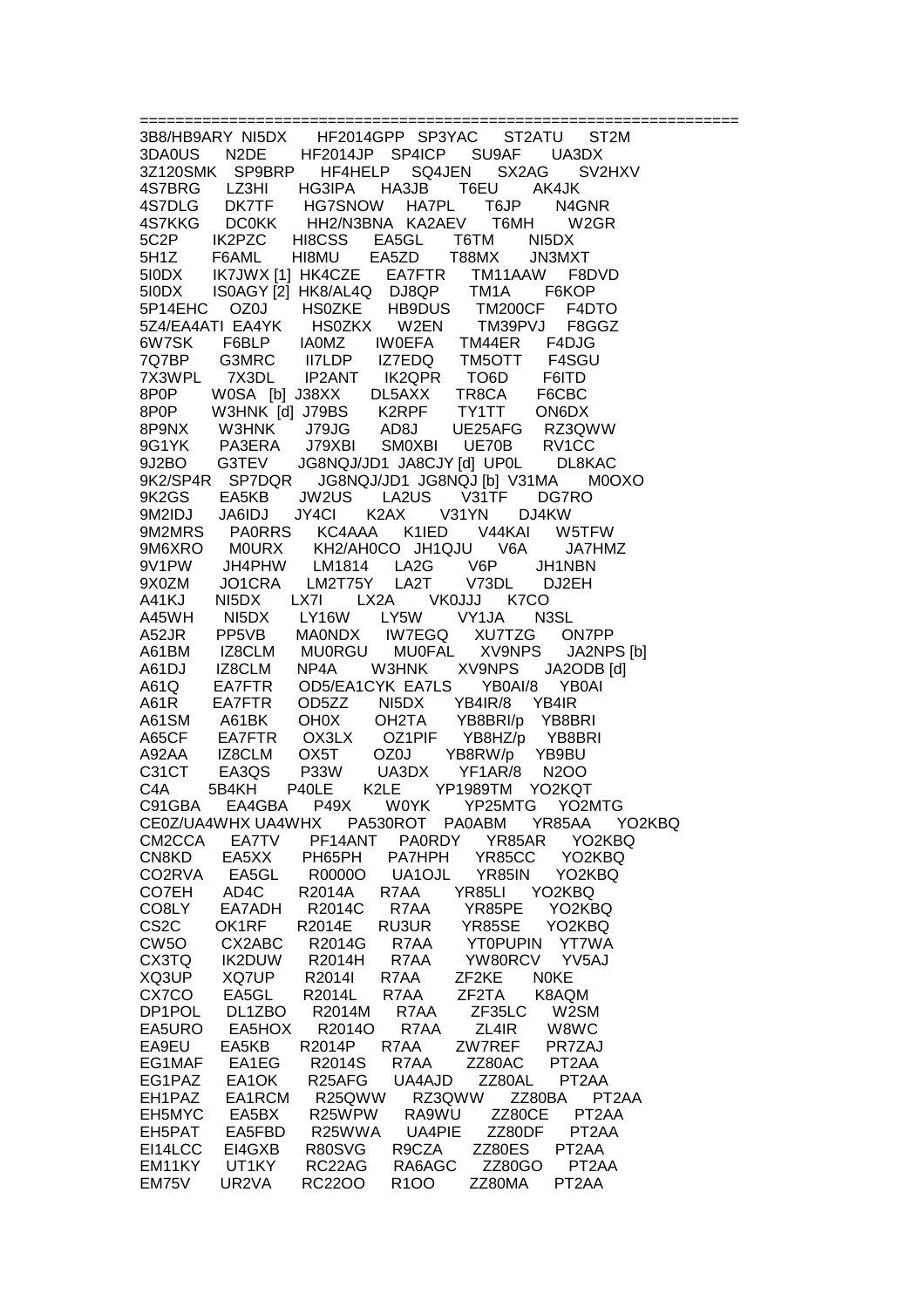| EO90WF       | US5WE             | RD22AA         | RC <sub>6</sub> A   | ZZ80MG        | PT <sub>2</sub> AA |
|--------------|-------------------|----------------|---------------------|---------------|--------------------|
| F6REF        | F5PAL             | RF1A           | RQ1AP               | ZZ80MS        | PT2AA              |
| FG4NN        | NI5DX             | RG22UC         | UA6UCX              | ZZ80MT        | PT <sub>2</sub> AA |
| FR5FC        | <b>EA7FTR</b>     | RI1ANT         | RW <sub>1</sub> AI  | ZZ80PA        | PT <sub>2</sub> AA |
| FT5ZM        | N2OO              | RI1ANU         | ZS <sub>1</sub> OIN | ZZ80PB        | PT2AA              |
| GA2MP        | N <sub>3</sub> SL | RW22MW         | RK9MWO              | <b>ZZ80PE</b> | PT <sub>2</sub> AA |
| GA5CX        | GM3YTS            | S9TF           | IK5CRH              | ZZ80PI        | PT <sub>2</sub> AA |
| GB2LBC       | <b>MX0WRC</b>     |                | SB2014ECC SK2AT     | ZZ80PR        | PT <sub>2</sub> AA |
| GB4LBC       | G4USW             |                | SC2014ECC SK2AT     | ZZ80RJ        | PT <sub>2</sub> AA |
| GB5LBC       | G4USW             |                | SD2014ECC SK2AT     | ZZ80RN        | PT <sub>2</sub> AA |
| GB6WLB       | G6XOU             |                | SF2014ECC SK2AT     | ZZ80RO        | PT <sub>2</sub> AA |
| HB14SAF      | HB9ACA            |                | SH2014ECC SK2AT     | ZZ80RR        | PT <sub>2</sub> AA |
| HB40VC       | HB9DKZ            |                | SI2014ECC SK2AT     | ZZ80RS        | PT2AA              |
| HB9HLM       | <b>EA7FTR</b>     | <b>SNOKURA</b> | SP5HEN              | ZZ80SC        | PT <sub>2</sub> AA |
| HF0A         | SP9YI             | <b>SNOMMK</b>  | SP <sub>5</sub> PEP | ZZ80SE        | PT <sub>2</sub> AA |
| <b>HF0RN</b> | SP5NZA            | SN50PMK        | SP2PMK              | ZZ80SP        | PT2AA              |
|              |                   |                |                     |               |                    |

[1] Italy

[2] rest of the world

AK4JK Janusz Babol Vel Sobczyk, 8433 Southside Blvd, Apt 2711, Jacksonville FL 32256, USA

DJ2EH Dieter Hornburger, Grabengasse 7, 96185 Schoenbrunn, Germany

E51AND Andy Duncan, P.O. Box 518, Avarua, Rarotonga, Cook Islands, via New Zealand

IK5CRH Giovanni Alessi, Via Don Pio Vannucchi 81, 59100 Prato PO, Italy

IK7JWX Alfredo De Nisi, Vico della Cavallerizza 4/D, 73100 Lecce LE, Italy

IS0AGY Ampelio Jose Melini, Ufficio Quartu Sant'Elena, Casella postale 66, 09045 Quartu Sant'Elena CA, Italy

JA8CJY Susumu Sanada, 5-17 Shinei 5-Jo 4-Chome, Kiyota-ku, Sapporo-shi, Hokkaido, 004-0835, Japan

JH1NBN Yuki Yosuke Uchiyama, 924-4 Yokokawa-machi, Hachioji-shi, Tokyo-to, 193-0823, Japan

N2OO Bob Schenck, P.O. Box 345, Tuckerton NJ 08087-0345, USA

ON6DX Wim Hamblok, Waaltjes 8, 3920 Lommel, Belgium

VK5MAV Andrey Mikaylov, 249 Brodie Road, Morphett Vale SA 5162, Australia YB0AI Taufan Prioutomo, P.O. Box 2994, Jakarta Pusat 10029, Indonesia YB4IR Imam Raharjo, P.O. Box YB4IR, Palembang 30000, Indonesia

YB8BRI Prof. Dr. Eng. Ramli Rahim, Jurusan Teknik Arsitektur, Fakultas Teknik, Universitas Hasanuddin, Jalan Perintis Kemerdekaan Km 10, Makassar 90245, Indonesia

YB8XM Jacob Sihasale, P.O. Box 151, Ambon 97001, Indonesia ZZ80xx LABRE 80 Years, Caixa Postal 4, Brasilia - DF, 70351-970, Brazil

\*\*\*\*\*\*\*\*\*\*\*\*\*\*\*\*\*\*\*\*\*\*\*\*\*\*\*\*\*\*\*\*\*\*\*\*\*\*\*\*\*\*\*\*\*\*\*\*\*\*\*\*\*\*\*\*\*\*\*\*\*\*\*\*\*\*\*\*\*\*\*\*\*\*\*\*

 425 DX NEWS HOME PAGE: http://www.425dxn.org 425 DX NEWS MAGAZINE: http://www.425dxn.org/monthly

\*\*\*\*\*\*\*\*\*\*\*\*\*\*\*\*\*\*\*\*\*\*\*\*\*\*\*\*\*\*\*\*\*\*\*\*\*\*\*\*\*\*\*\*\*\*\*\*\*\*\*\*\*\*\*\*\*\*\*\*\*\*\*\*\*\*\*\*\*\*\*\*\*\*\*\*

 425 DX News is a free of charge weekly bulletin edited by Mauro Pregliasco, I1JQJ and Valeria Pregliasco, IK1ADH

 Its contents may be used, reproduced and distributed in part or full provided that "425 DX News" or "425DXN" receive proper credit

 Contributors are invited to send their DX information to Mauro Pregliasco, I1JQJ (425dxn@alice.it) The deadline is 12 UTC on Fridays

\*\*\*\*\*\*\*\*\*\*\*\*\*\*\*\*\*\*\*\*\*\*\*\*\*\*\*\*\*\*\*\*\*\*\*\*\*\*\*\*\*\*\*\*\*\*\*\*\*\*\*\*\*\*\*\*\*\*\*\*\*\*\*\*\*\*\*\*\*\*\*\*\*\*\*\*